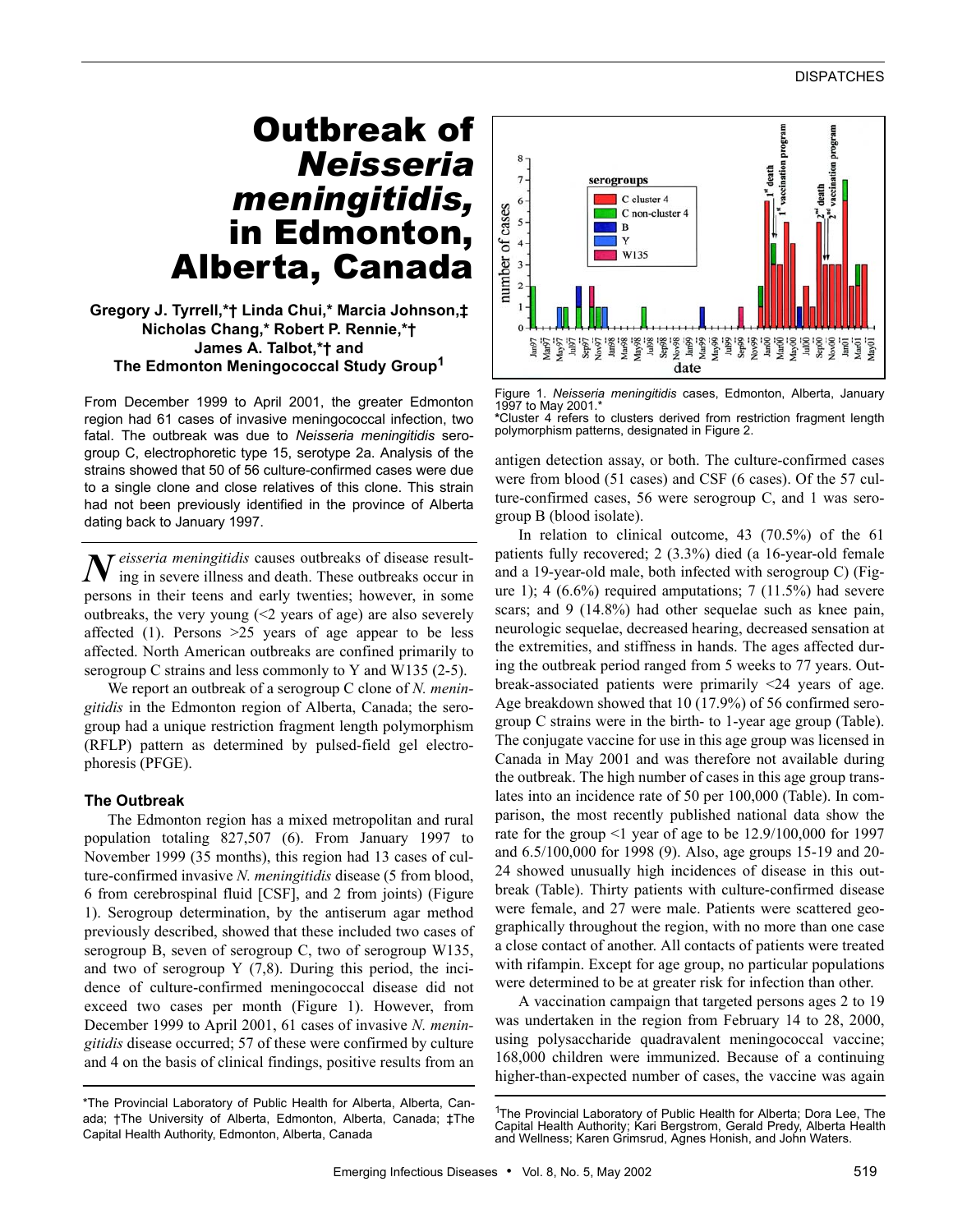### **DISPATCHES**

|                                                                       | -           |         | $\sim$<br>$\sim$ |           |          |           |        |        |        |  |  |
|-----------------------------------------------------------------------|-------------|---------|------------------|-----------|----------|-----------|--------|--------|--------|--|--|
| Rate                                                                  | Age (cases) |         |                  |           |          |           |        |        |        |  |  |
|                                                                       | $\leq$      | $2 - 4$ | $5-9$            | $10 - 14$ | 15-19    | $20 - 24$ | 25-34  | 35-59  | >60    |  |  |
| 17-month period $b$                                                   | 50.0(9)     | 9.7(3)  | 5.3(3)           | 6.8(4)    | 35.7(20) | 10.6(6)   | 4.0(5) | 2.3(7) | 1.7(3) |  |  |
| Annualized                                                            | 37.5        | 7.3     | 4.0              | 5.1       | 26.8     | 8.0       | 3.0    | 1.8    | 1.3    |  |  |
| $a$ Population=827,507 (6).<br>$D_{Dogombar}$ 1000 theoral April 2001 |             |         |                  |           |          |           |        |        |        |  |  |

Table. Rates of *Neisseria meningitidis* disease in the Edmonton, Alberta Canada, region (per 100,000)<sup>a</sup>

b December 1999 through April 2001.

offered in October 2000 (Figure 1). This time, the vaccine was offered to all previously unimmunized 2- to 24-year-olds (61,900 doses delivered in 6 days). In April 2001, vaccine was again offered to those 2-year-olds not previously eligible in October 2000. Overall, 87% of people in the targeted age group were vaccinated. After the vaccine campaigns, nine cases of invasive meningococcal disease occurred in those eligible for immunization but not immunized (total population of 2- to 24-year-olds 265,300). Nine cases also occurred in the immunized population, for a calculated vaccine effectiveness of 84%.

## **Conclusions**

Electrophoretic typing, serotyping, and serosubtyping performed by the National Microbiology Laboratory, Population and Public Health Branch of Health Canada, Winnipeg, Canada, showed that all serogroup C strains belonged to electrophoretic type (ET)15, serotype 2a (10). ET15 entered the Canadian population as early as 1986 in Ontario and has since been demonstrated to be responsible for a number of outbreaks in this country (9,11). The most recent data for ETs in Canada

date to 1997 and 1998 (9). During 1997, ET15 accounted for 83.1% of strains analyzed. This proportion increased in 1998 to 93.7%, indicating that ET is the predominant type causing invasive disease in Canada. Serosubtyping of serogroup C isolates in this outbreak showed variation in the class 1 outer membrane protein (OMP1). Strains were either P1.2,5 (27 isolates), P1.2 (24 isolates), P1.15 (2 isolates), or P1.- (3 isolates). The two fatal cases were both P1.2,5.

Serogrouping, ET, and serosubtyping provided accurate characterization of the circulating strains in the Edmonton region; however, they failed to determine if the outbreak was clonal or if the increased cases were due to unrelated *N. meningitidis* strains. To determine this, RFLP analysis via PFGE was used with minor modifications (12). Bacterial cells were grown on sheep blood agar. The cells were scraped off and placed in 10% formalin for 15 minutes for bacterial inactivation. The cell number was standardized to an optical density of 1.4 at  $A_{610}$ . Lysozyme was added to 100 µL of cell suspension at a final concentration of 0.2 mg/mL, mixed gently, and added to 1 mL of 1.6% (W/V) low-melting agarose. The mixture was then transferred to the gel plug mold. The gel plug was sus-



Figure 2. A, restriction fragment length polymorphism (RFLP) analysis of *Neisseria meningitidis* serogroup C strains generated by pulsed-field gel electrophoresis (PFGE) by using the *Spe* I restriction endonuclease. The strain CDC-413 was used as a control for the PFGE. B, dendogram analysis generated from "A." Percent identity is shown at the top. The RFLP pattern designation is shown on the right. RFLP patterns not underlined were seen from January 1997 to November 1999. Underlined RFLP patterns were seen from December 1999 to April 2001. The dashed line indicates 85% identity. A 1% tolerance was used to generate the dendogram.